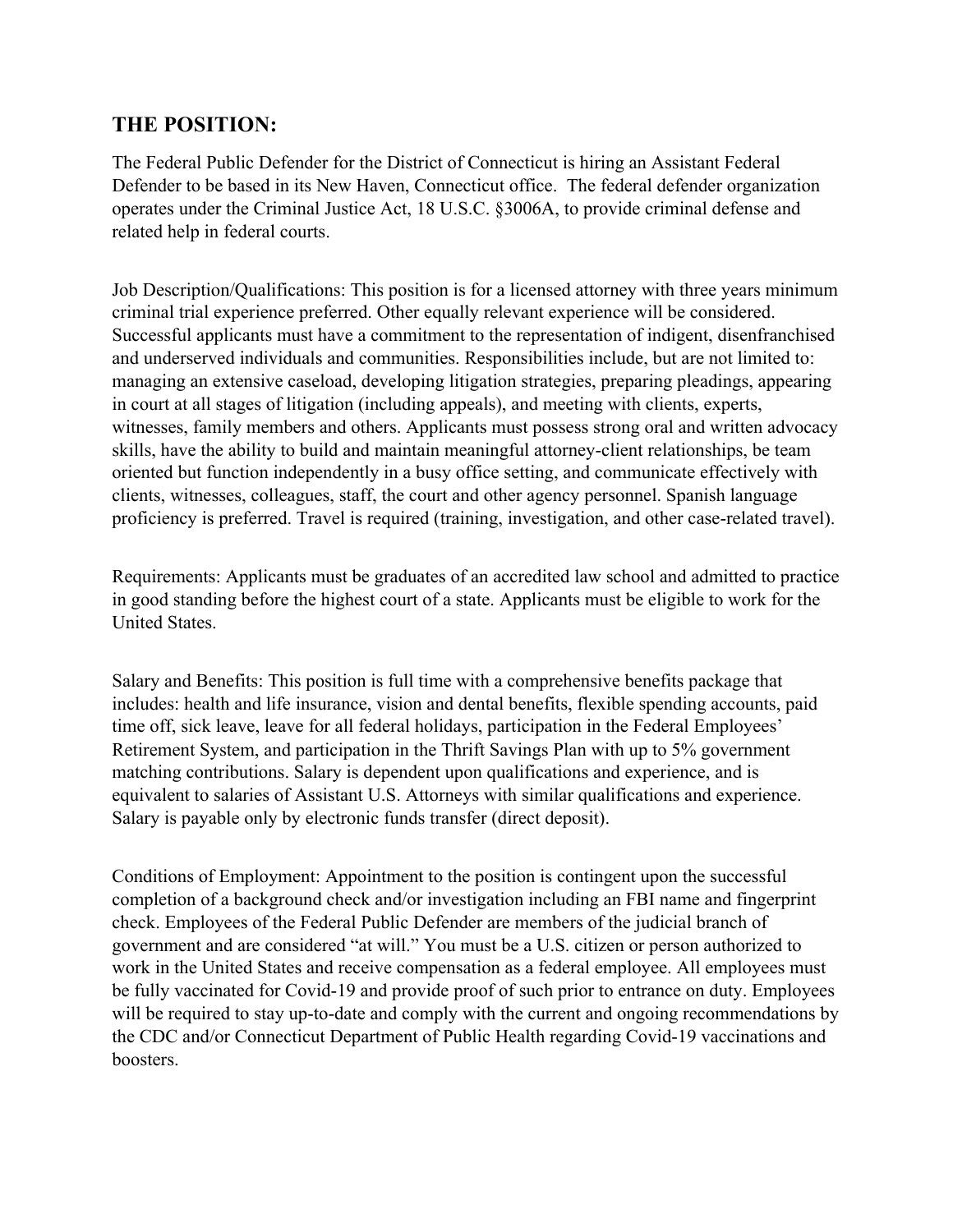#### **WHAT WE DO:**

The Federal Defender Office is a law office that provides legal representation to persons charged with committing federal crimes who cannot afford to hire a private attorney. We represent the accused from arrest through trial and appeal, including the U.S. Supreme Court and federal habeas corpus review.

We are attorneys, paralegals, investigators, mitigation specialists, office administrators, and information technology specialists. We work together to uphold every person's right to be presumed innocent, to have a fair trial, and to have a fair sentence, if convicted. Our defense is vigorous, both at trial and on appeal. We advocate for humane sentences by showing judges and prosecutors that we represent people, not criminals.

### **WHO WE ARE:**

We are committed to cultivating a culture of acceptance and connectedness that honors the diverse backgrounds of the people we represent.

We value diversity and a commitment to equality, and we believe better legal representation occurs when members of the defense team have diverse backgrounds and experiences. In recruiting members of our team, we welcome the full spectrum of humanity. We embrace the unique contributions that you can bring, including your culture, ethnicity, education, opinions, race, sex, gender identity and expression, sexual orientation, nation of origin, age, languages spoken, veteran's status, religion, disability, and economic status.

## **WHO YOU ARE:**

You are a trusted and reliable team member who values professionalism and who consistently uses sound judgment to carry out responsibilities. You partner with other members of our defense teams, keep confidences, and are comfortable acting both independently and as a member of a team so the office can give exceptional legal services to the people we represent. You not only see the problems, but also the solutions, and you harness creativity, dedication, and persistence to overcome the challenges. You interact with others with empathy and understanding while maintaining high standards.

## **HOW TO APPLY**

Application Information: In one PDF document, please submit a statement of interest and resume describing your trial and appellate work, with three references to:

Terence S. Ward, Federal Public Defender

Terence Ward@fd.org

Reference 2022 AFPD in the subject.

Applications must be received by July 5, 2022. Writing samples will be required only from those selected for interview. Position(s) will remain open until filled and is subject to the availability of funding.

The Federal Public Defender is an equal opportunity employer. We seek to hire individuals who will promote the diversity of the office and federal practice.